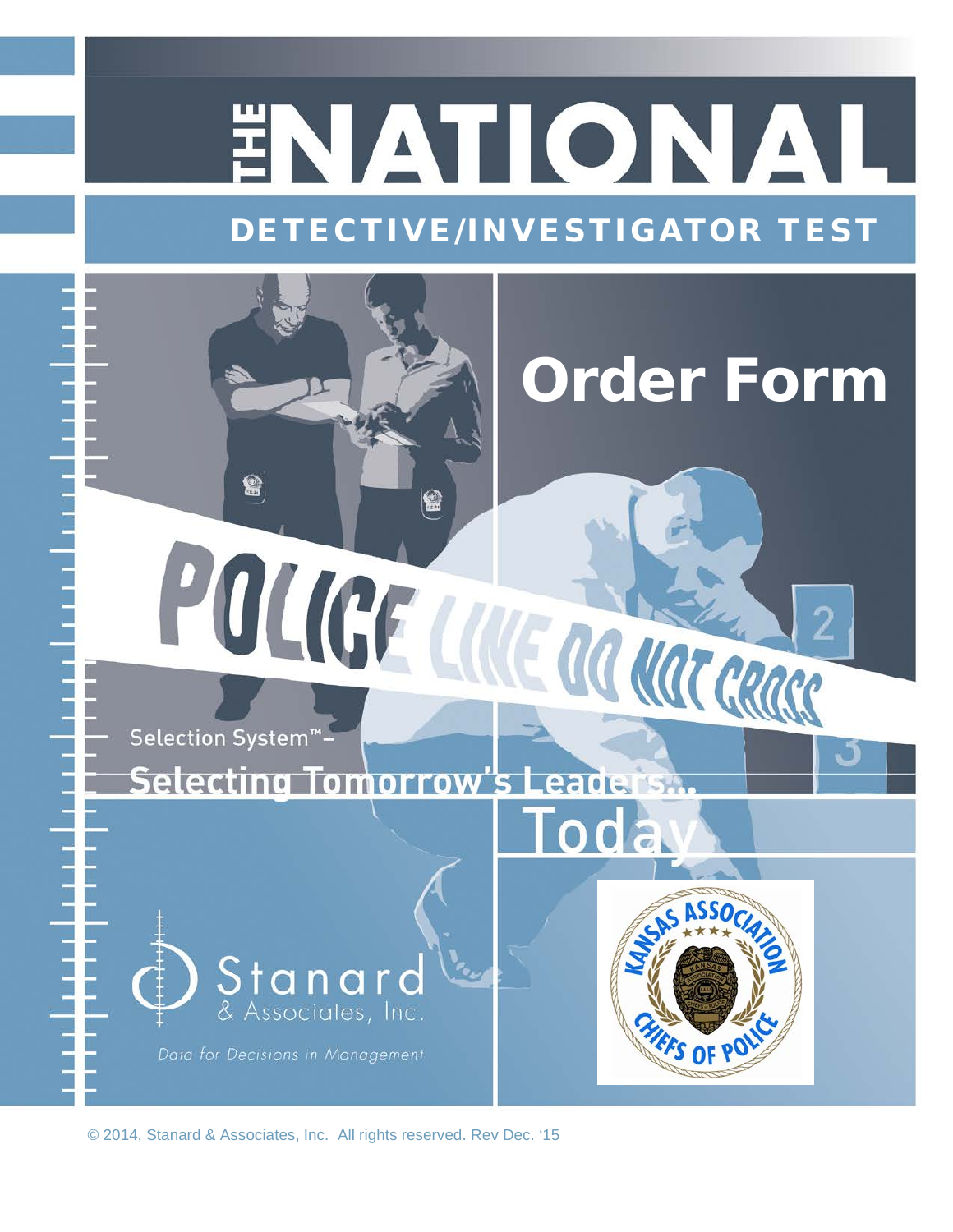#### **How to Complete The National Detective/Investigator Test Order Form**

Following the directions given below, complete pages 3 and 4 via your computer directly in this PDF file. Once these pages are completed, principal and alternate signers must enter their digital signatures on page 3, save the file and email both pages to kacp@ksacp.net. Or you can print the completed order form, manually sign the agreement, scan and email the document to the Kansas Association of Chiefs of Police. Note: the most current version of Adobe Reader is required to use the fillable PDF option. Go to www.adobe.com for information.

#### **GENERAL INFORMATION**

- **Ship To:** List the person who is authorized to receive the shipment of test materials. Be sure to provide the complete shipping address, including room, suite, or floor if needed. Most orders are shipped ground UPS and it is critical to have accurate zip code information.
- **Bill To:** List the person responsible for paying for the testing materials and their complete mailing address.

#### **Individual Authorized to Receive Test Results:**

If the test results should be sent to a person different than the contact listed in the shipping information section, please provide their complete mailing address.

#### **TESTING INFORMATION**

#### **Requested Study Guide and Test Arrival Date:**

|                           | List the date by which you wish to receive test materials. It is best to place your order 7 to 10<br>days prior to your requested arrival date. Note: Stanard & Associates, Inc. requires at the<br>minimum a 30-day study period for agencies using the exam.                                                                                     |
|---------------------------|----------------------------------------------------------------------------------------------------------------------------------------------------------------------------------------------------------------------------------------------------------------------------------------------------------------------------------------------------|
| <b>Test Dates:</b>        | Please list the actual dates that you will be administering the exam(s).                                                                                                                                                                                                                                                                           |
| <b>Test Results Date:</b> | Please indicate your preferred date for receiving the exam results. Turnaround time is<br>approximately 5-10 business days from the time Stanard & Associates, Inc. receives the<br>completed tests; however this may vary according to volume. If there is a conflict concerning<br>your request date, Stanard & Associates will call to discuss. |

#### **PRICE GRIDS**

**Price Grids:** Fill out the price grid appropriately for the type of test you are selecting.

#### **SUBMISSION OF ORDER AND REQUIRED SECURITY DOCUMENTS**

Please complete order form (page 4) and signature page (page 3). Email all necessary documents to the Kansas Association of Chiefs of Police at kacp@ksacp.net.

#### **The National Detective/Investigator Test Purchase and Test Security Agreement**

#### **Purpose**

This agreement defines Stanard & Associate, Inc.'s (S&A) purchase and test security policy and procedures. It also explains how the test security guidelines are intended to protect the mutual interests of all public safety agencies and officials that use test materials obtained from S&A, as well as the interests of all persons who take such tests. In order that no person may gain special advantage by having improper access to the material, S&A requires that all users sign this agreement and fulfill its terms as a condition of making the test materials available.

- The National Detective/Investigator Tests (NDIT, hereafter) will be kept in locked files.
- $\checkmark$  This agreement applies to users of the NDIT and NDIT-related materials, including public safety agencies, employment agencies, or other entities that use the NDIT to guide personnel decisions.
- Access to the NDIT will be by authorized personnel only.
- NDIT materials cannot be reproduced for any purpose.
- NDIT will not be supplied to anyone for advance study or after the examination period.
- All test materials supplied by S&A under this agreement shall be and remain the property of S&A.
- $\checkmark$  No official, staff member, consultant, or other agent of the named agency will loan, give, sell, or otherwise make available any S&A testing material to any other agency or unauthorized person.
- $\checkmark$  This purchase agreement can only be modified with written approval by Stanard & Associates, Inc. (S&A).

#### **Payment**

Full payment is due upon delivery of hard copy test results and/or results delivered electronically, and invoice. **Your agency will be invoiced by the Kansas Association of Chiefs of Police. Please direct invoicing-related inquires to your Association contact person.** 

#### **Returns**

All used and unused tests must be returned to S&A within 14 days of your test date. Your invoice will reflect all processed tests. No restocking fee will be added to your invoice for your unused tests. Study and administration guides can not be returned for credit. Your invoice will reflect fees for all tests, used and unused, if all test materials are not received within 14 days of your test date.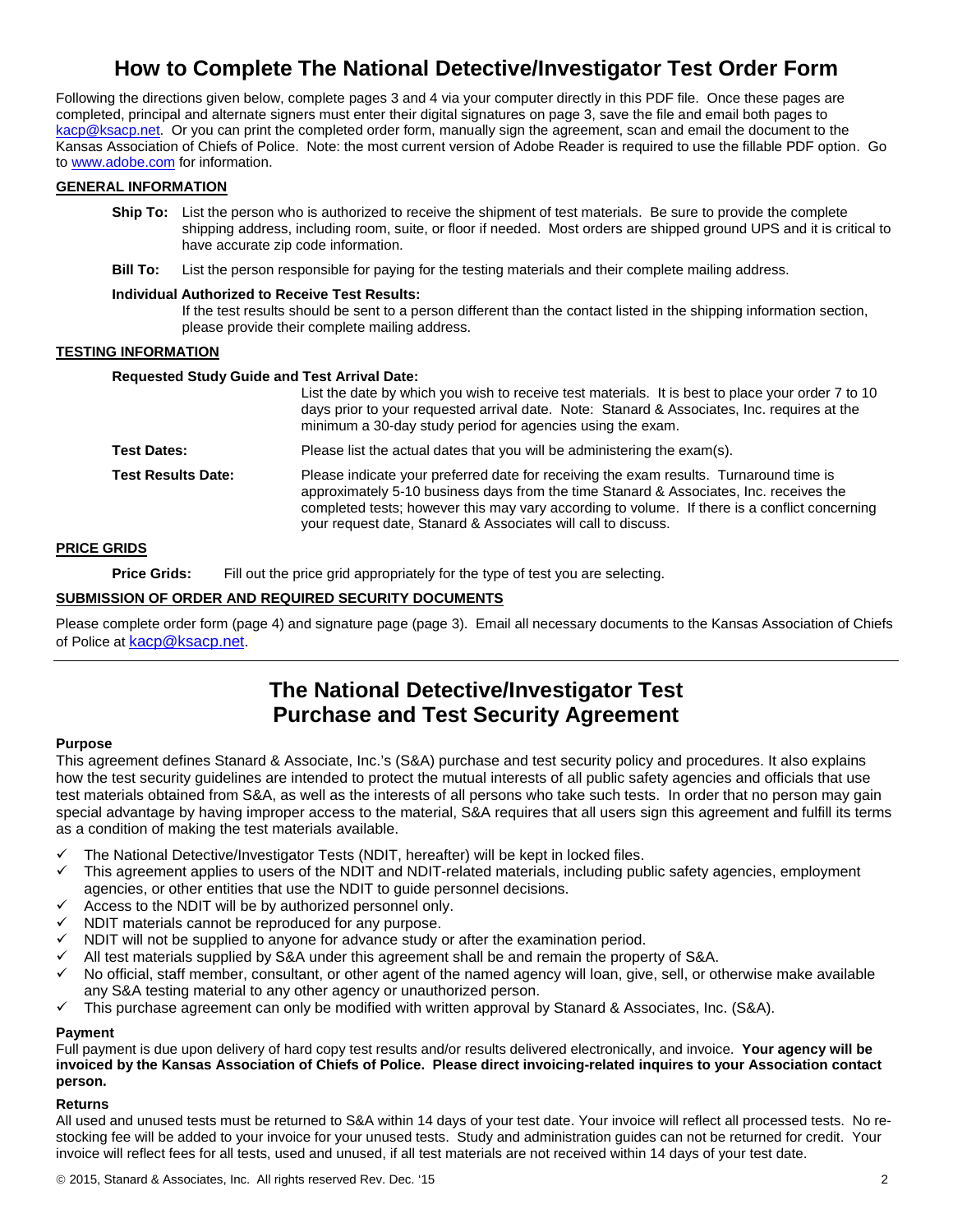#### **Shipping**

All test materials must be packaged securely for shipping and a carrier with electronic tracking capabilities must be used (e.g., UPS or Federal Express.) If materials are returned damaged because of improper packing or are lost in transit, the user is solely responsible for all damaged or missing booklets.

#### **Copyright and Test Security**

No agency, licensee or end user of the NDIT or NDIT guides is authorized to publish, reproduce, or adapt these materials for any purpose or by any means, including photoduplication. Duplication of testing materials is strictly prohibited. Should any NDIT materials become involved in legal proceedings, the user (1) will inform all parties to the legal proceedings of the terms of this agreement and all confidentiality provisions, (2) will immediately notify S&A in writing of the legal proceedings, and (3) will obtain an enforceable protective order to protect and secure the confidentiality of the NDIT test and NDIT-related materials and to limit and restrict disclosure to the fullest extent permitted by the court and court rules.

#### **Use of the Test**

NDIT materials received from S&A will be used only for the official purpose of the named user. Under no circumstances will NDIT materials be available for study, copying, photographing, reproduction or re-publication, in whole or in part. Only authorized persons will have access to test materials, and test materials will not be loaned, given, sold or otherwise made available to any unauthorized person. It is the user agency's responsibility to ensure that the hiring process, and all uses and applications of this exam, including cutoff scores, complies with all applicable laws, regulations and professional guidelines for employee selection. While S&A has collected and analyzed job analysis data which provides evidence of the job-relatedness of the NDIT for its intended use, it is the exclusive responsibility of the user to obtain sufficient evidence that the knowledge areas measured by the NDIT are valid job requirements.

#### **Limitation of Liability**

In no event will S&A be liable for any indirect, consequential, exemplary, or special damages arising out of this agreement or purchase or use of NDIT products. The user agrees that S&A is not responsible for any liability or expense incurred by the user arising out of any claim asserted by any third party that relates to use of NDIT test materials. S&A's total liability to the user of NDIT test materials is limited to the user's total purchase price paid for the NDIT test materials.

#### **Authorized Signatory**

The person signing this agreement on behalf of the user agency has the full authority to enter into this agreement on behalf of the user and is authorized to bind the user to the terms of this agreement. S&A reserves the right to require the signature on this agreement of any other officer, employee or agent of the user agency who is now, or later becomes, responsible for test administration.

#### **Termination**

S&A and the Kansas Association of Chief of Police have the right to terminate this agreement and withhold or recall NDIT materials if terms and conditions of this agreement are believed to have been violated.

To maintain the reliability and validity of the NDIT, the individual who signs this agreement accepts, on behalf of the agency, to comply with the terms and conditions of the purchase and security agreement.

#### **Parties to the Agreement**

The parties to this Test Security Agreement are Stanard & Associates Inc. and the public agency named below.

#### **Principal Signer**

On behalf of this agency, I accept and assure compliance with its terms and conditions:

| Name of Principal Signer and Title (Please Print)                                                                                                                                 | Date | Signature of Principal Signer |       |  |
|-----------------------------------------------------------------------------------------------------------------------------------------------------------------------------------|------|-------------------------------|-------|--|
| Agency Name                                                                                                                                                                       | City |                               | State |  |
| Telephone Number to Contact Regarding Test Scores                                                                                                                                 |      | Email                         |       |  |
| NOTE: By signature, principal signers attest that they are the individuals responsible for testing in their<br>jurisdiction, and are fully authorized to make purchase decisions. |      |                               |       |  |
| <b>Alternate Signers (Optional)</b><br>On behalf of this agency, I accept this agreement and assure compliance with its terms and conditions.                                     |      |                               |       |  |
| Name of First Alternate and Title (Please Print)                                                                                                                                  | Date | Signature of First Alternate  |       |  |

| Name of Second Alternate and Title (Please Print) | Date | Signature of Second Alternate |
|---------------------------------------------------|------|-------------------------------|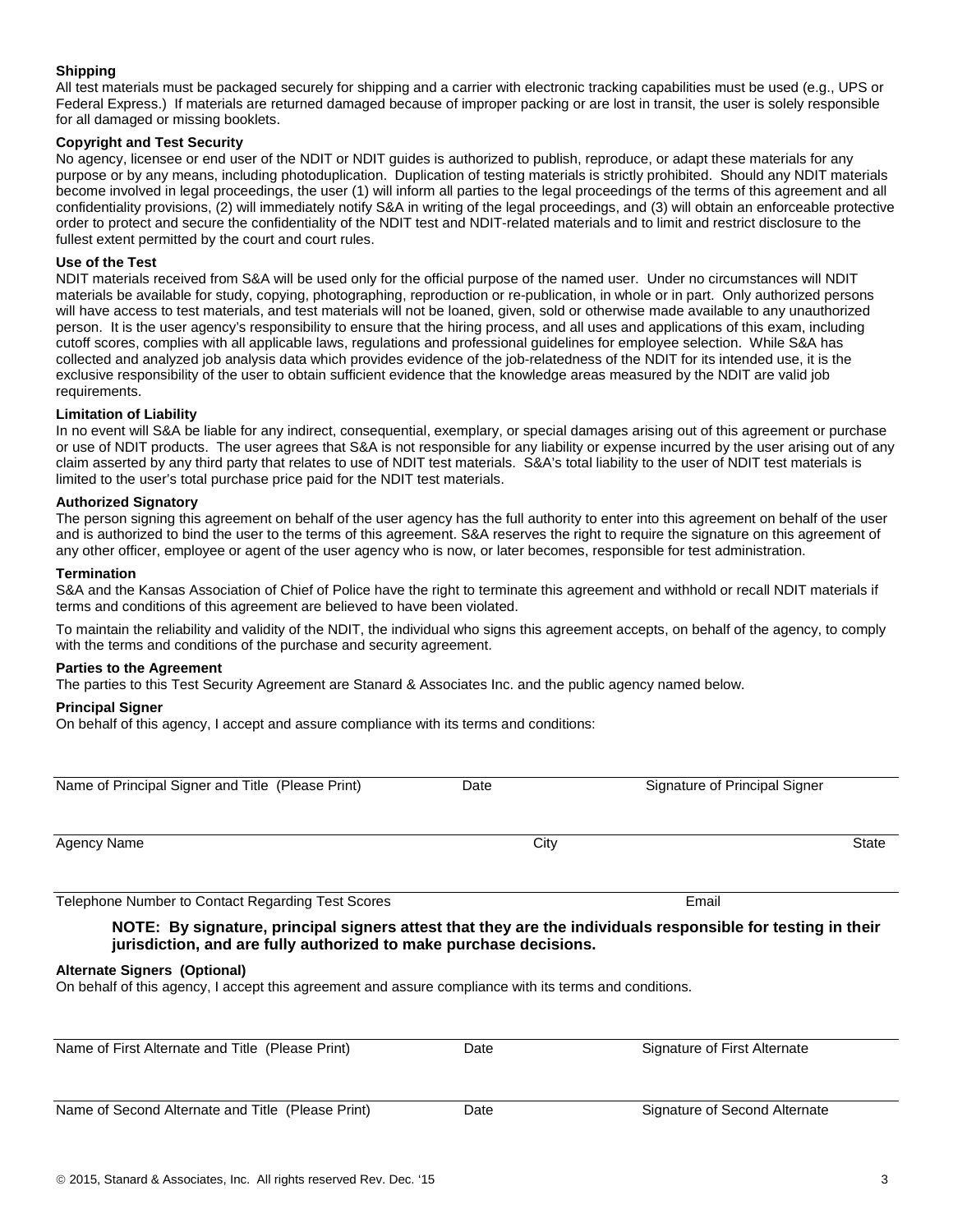#### **The National Detective/Investigator Test (NDIT) Order Form**

#### **GENERAL INFORMATION**

| Ship To:                                          |         |                    | <b>Bill To:</b> |  |  |
|---------------------------------------------------|---------|--------------------|-----------------|--|--|
| Name:                                             |         | Name:              |                 |  |  |
| <b>Title/Rank:</b>                                |         | <b>Title/Rank:</b> |                 |  |  |
| Agency:                                           |         | Agency:            |                 |  |  |
| <b>Street Address,</b><br><b>Billing Address,</b> |         |                    |                 |  |  |
| Room, Floor:<br>(No P.O. Box)                     |         | Room, Floor:       |                 |  |  |
| City, State<br>City, State<br>& Zip:<br>& Zip:    |         |                    |                 |  |  |
| Phone:                                            | E-Mail: | Phone:             | E-Mail:         |  |  |
| Ordered                                           |         |                    |                 |  |  |
| This is our agency's first NDIT order<br>By:<br>Ш |         | Re-order           |                 |  |  |

#### **Individual Authorized to Receive Test Results (if different than shipping information provided above):**

| Name:                  |        | <b>E-Mail Your Order To The</b>                             |
|------------------------|--------|-------------------------------------------------------------|
| Title/Rank:            |        | <b>Kansas Association of Chiefs of Police</b>               |
| Agency:                |        | <b>Email Order form/Security Agreement to:</b>              |
| <b>Street Address,</b> |        | kacp@ksacp.net                                              |
| Room, Floor:           |        |                                                             |
| (No P.O. Box)          |        | If you have questions, call: $316-733-7300$                 |
| <b>City, State</b>     |        |                                                             |
| & Zip:                 |        |                                                             |
| <b>Phone:</b>          | Email: | Please include a signed Security Agreement with each order. |

#### **TESTING INFORMATION**

**Requested Study Guide and Test Arrival Date: \_\_\_\_\_\_\_\_\_\_\_\_\_\_** 

#### **Test Date(s): \_\_\_\_\_\_\_\_\_\_\_\_\_\_ and \_\_\_\_\_\_\_\_\_\_\_\_\_\_ Test Results Date \_\_\_\_\_\_\_\_\_\_\_\_\_\_**

*Turnaround time is approximately 5-10 working days from the time Stanard & Associates, Inc. receives the completed tests; however this may vary according to volume. If there is a conflict concerning your request date, Stanard & Associates, Inc will call to discuss.*

#### **PRICE GRID**

| <b>National Detective/Investigator Test (NDIT)</b> |              |          |       |
|----------------------------------------------------|--------------|----------|-------|
|                                                    | <b>Price</b> | Quantity | Total |
| <b>NDIT</b>                                        | \$75.00      |          |       |
| <b>Study Guide*</b>                                | \$10.00      |          |       |
| Administration<br>Guide**                          | \$10.00      |          |       |
|                                                    |              |          |       |

**Subtotal\*\*\***

- **\* One study guide must be ordered for each test purchased.**
- **\*\* One administration guide must be purchased with each first order.**
- **\*\*\* Agencies are responsible for shipping and handling charges.**